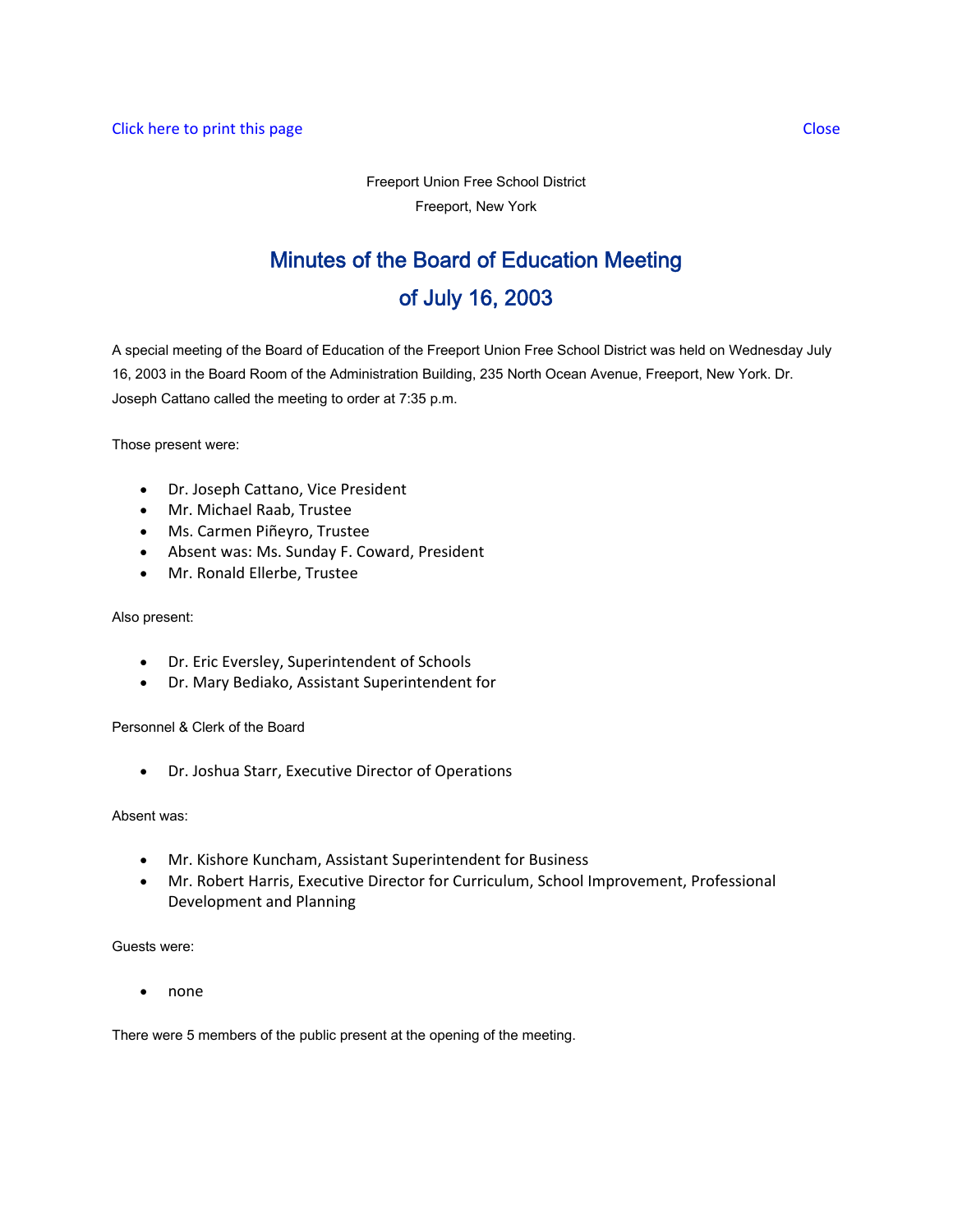# Executive Session

At 7:35 p.m. it was moved by Mr. Raab to adjourn to Executive Session for the purpose of discussing a particular matter of personnel. The motion was seconded by Ms. Piñeyro and unanimously carried: Cattano, Piñeyro, and Raab.

At 7:38 p.m. it was moved by Mr. Raab to adjourn back to public session. The motion was seconded by Ms. Piñeyro and unanimously carried: Cattano, Piñeyro, and Raab.

# Superintendent's Report

Dr. Eversley, Superintendent of Schools, discussed the proposed revised Student Attendance Policy with the Board.

The Superintendent also discussed the issue of a closed campus at Freeport High School with the Board.

# Questions from the Public

The public was then given the opportunity to address the Board of Education. Each speaker was allowed to address the Board for six minutes on the items for action. The Board and administration addressed the comments from the public.

### Items for Action

#### Approval of CSE and PSE Meetings

Ms. Piñeyro offered the following resolution for adoption: Piñeyro

RESOLVED that the Board of Education hereby accepts the minutes of the meetings of the committees on Special Education and Preschool Special Education for the following dates:

- May 21, 2003;
- June 6, 2003;
- June 12, 2003;
- June 13, 2003;
- June 18, 2003;
- June 25, 2003; and,
- June 26, 2003.

The motion was seconded by Mr. Raab and unanimously carried: Cattano, Piñeyro and Raab.

#### Adoption of the Revised Student Attendance Policy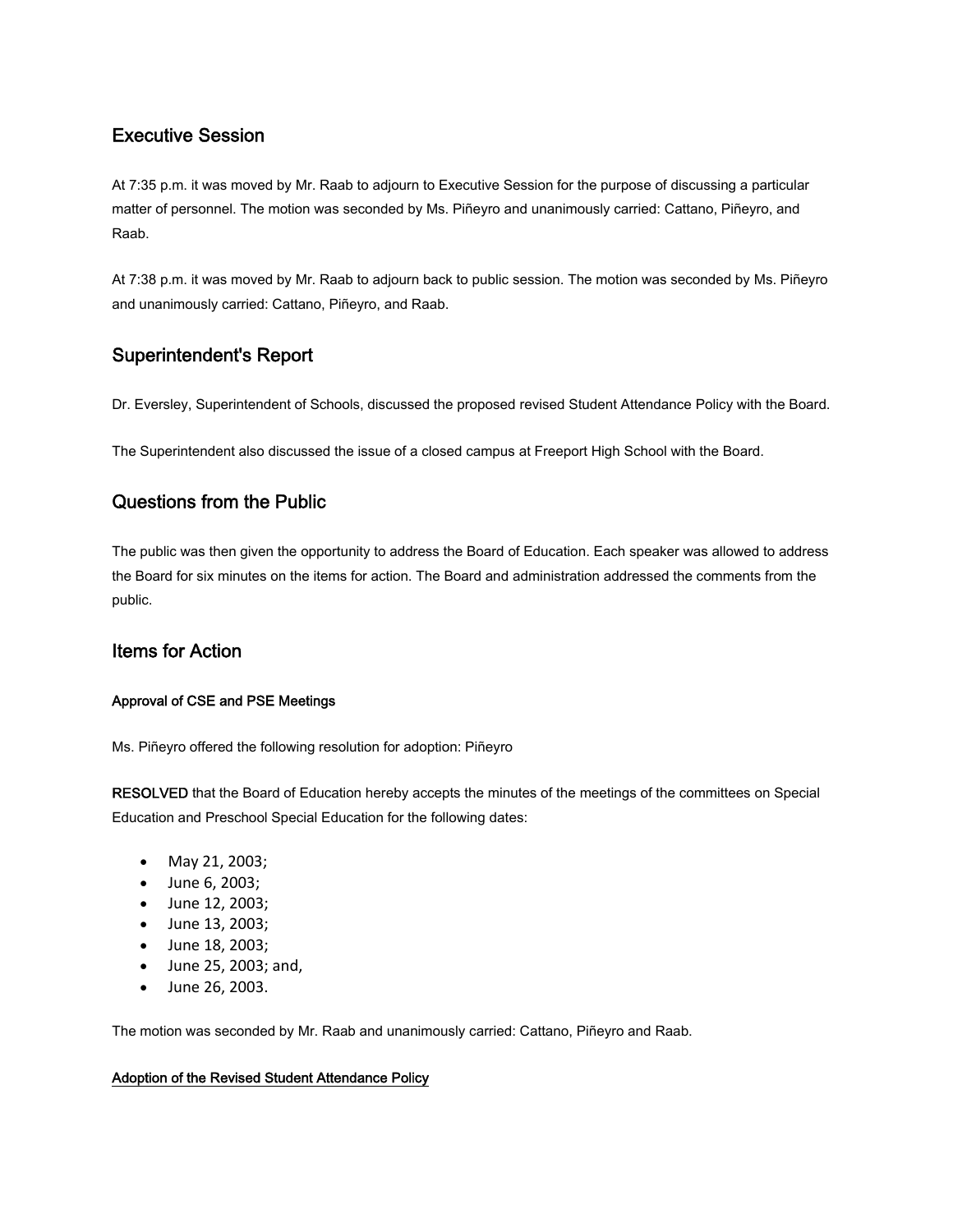On a motion by Mr. Raab the following motion was adopted: **BE IT RESOLVED** by the Board of Education of the Freeport Union Free School District that the proposed Revised Student Attendance Policy is hereby adopted (as follows).

• Policy 5100/5110/5130/5140/5150/5170

# Comprehensive Student Attendance Policy

#### Statement of Overall Objectives

The Board of Education recognizes that regular school attendance is a major component of academic success. All school age children residing within the Freeport Union Free School District are eligible to attend Freeport Schools. Through implementation of this policy, the Board expects to reduce the current level of unexcused absences, tardiness, and early departures (all are referred to in this policy as "ATEDs"), encourage full attendance by all students, maintain an adequate attendance record keeping system, identify patterns of student ATEDs, develop effective intervention strategies, and communicate with parents to improve school attendance.

Good attendance is an essential ingredient for academic success. Any absence from class is detrimental to the learning process. Classroom lessons foster and require social interaction, development of effective communication skills, and critical thinking in addition to subject mastery. Textbook or make-up assignments are not an adequate substitute for classroom attendance.

It is our conviction that in order to achieve our educational goals and to maintain a high quality, standards-based academic environment, each student must attend his/her classes regularly.

#### Description of Specific Strategies

#### School Attendance Areas

The Superintendent of Schools, with the approval of the Board of Education, shall, for the purpose of designating the schools to be attended by the students in the District, subdivide the District in such manner that all students shall be assigned to, and be reasonably accommodated in, one of the public schools in the District.

#### Compulsory Attendance Age

The Freeport Union Free School District recognizes that minors from age six (6) to sixteen (16) [or seventeen (17) if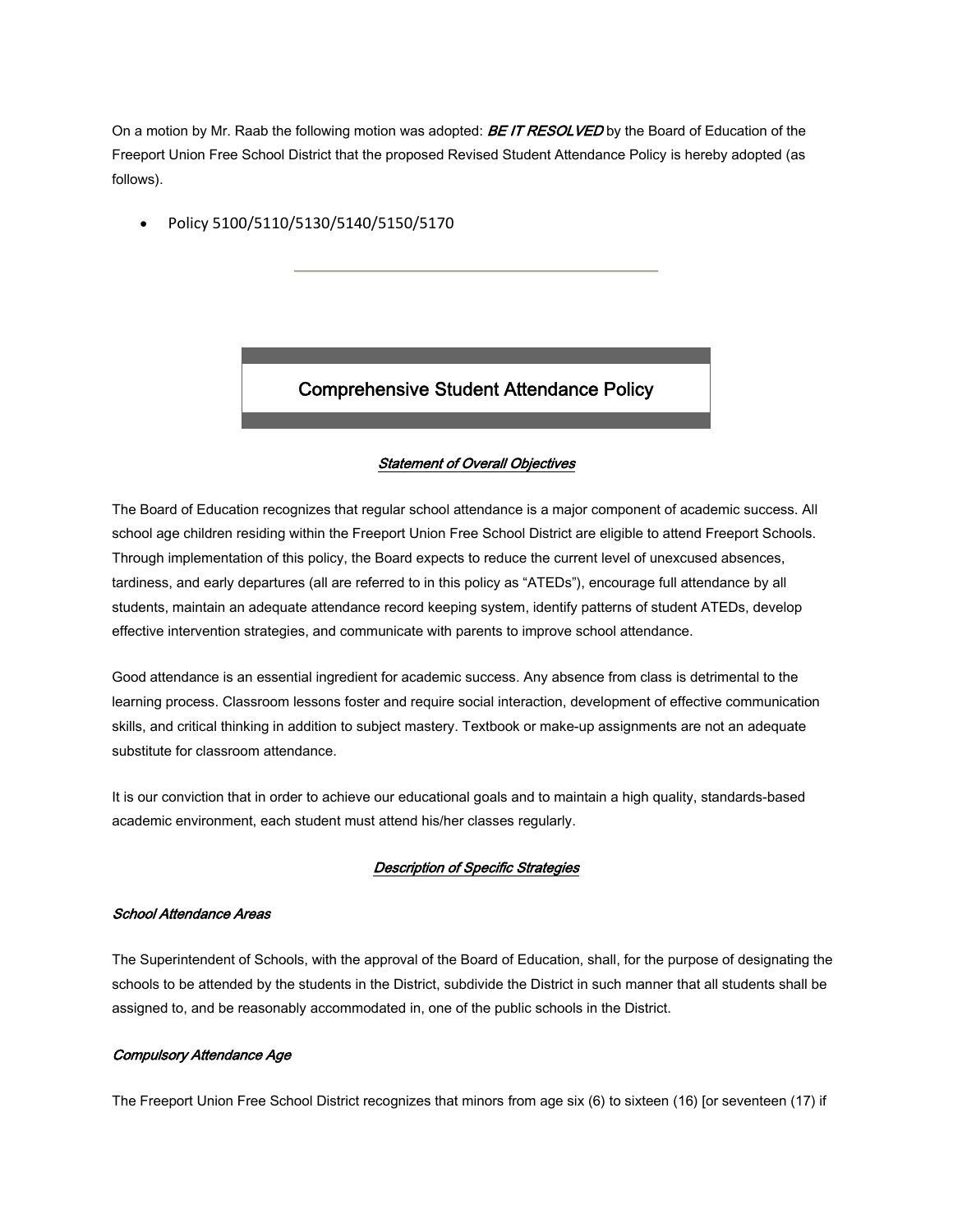not employed] are required to attend full time day instruction. A minor who turns sixteen (16) or seventeen (17) during the school year must remain in school until the completion of that academic year.

For Special Education students, any exemption from attendance must be approved by the State Education Department upon recommendation by the Committee on Special Education, in accordance with the Regulations of the Commissioner of Education, based upon physical disability, severe mental retardation, or mental or emotional disorders.

#### Entrance Age

.

The Freeport Union Free School District recognizes that under the Education Law, a person over five is entitled to attend the public schools maintained in the district. However, a Board is not required to admit a child who becomes five years of age after the school year has commenced unless the child's birthday occurs on or before December 1 st

#### School Admissions

The Freeport Union Free School District recognizes that persons over five (5) and under twenty-one (21) years of age who are residents of the district and who have not received a high school diploma, are entitled to attend Freeport schools free of charge. The Board of Education may require verification of age, residency, and immunization, and may also require health certificates.

#### Communication/Outreach Strategies

The Freeport Union Free School District believes that students, parents/guardians, faculty and staff must receive timely, regular and ongoing communication regarding the student attendance policy. The Superintendent of Schools is charged with development of appropriate administrative regulations that ensure such communication takes place, including, at a minimum:

- Annual events to explain the policy and its implications to parents, students, faculty and staff.
- Periodic reminders of the components of this policy in school and district publications.
- Provision of a copy of the attendance policy and any amendments thereto to students, parents/guardians, faculty and staff.
- Regular opportunities during the school year to review the attendance policy with faculty and staff, and to clarify individual roles and responsibilities in its implementation.

#### Determination of Excused and Unexcused Absences

#### Excused and Unexcused Absences

An excused Absence, Tardy, Early Departure (ATED) is due to personal illness, illness or death in the family, impassable roads or severe inclement weather, religious observance, quarantine, required court appearances,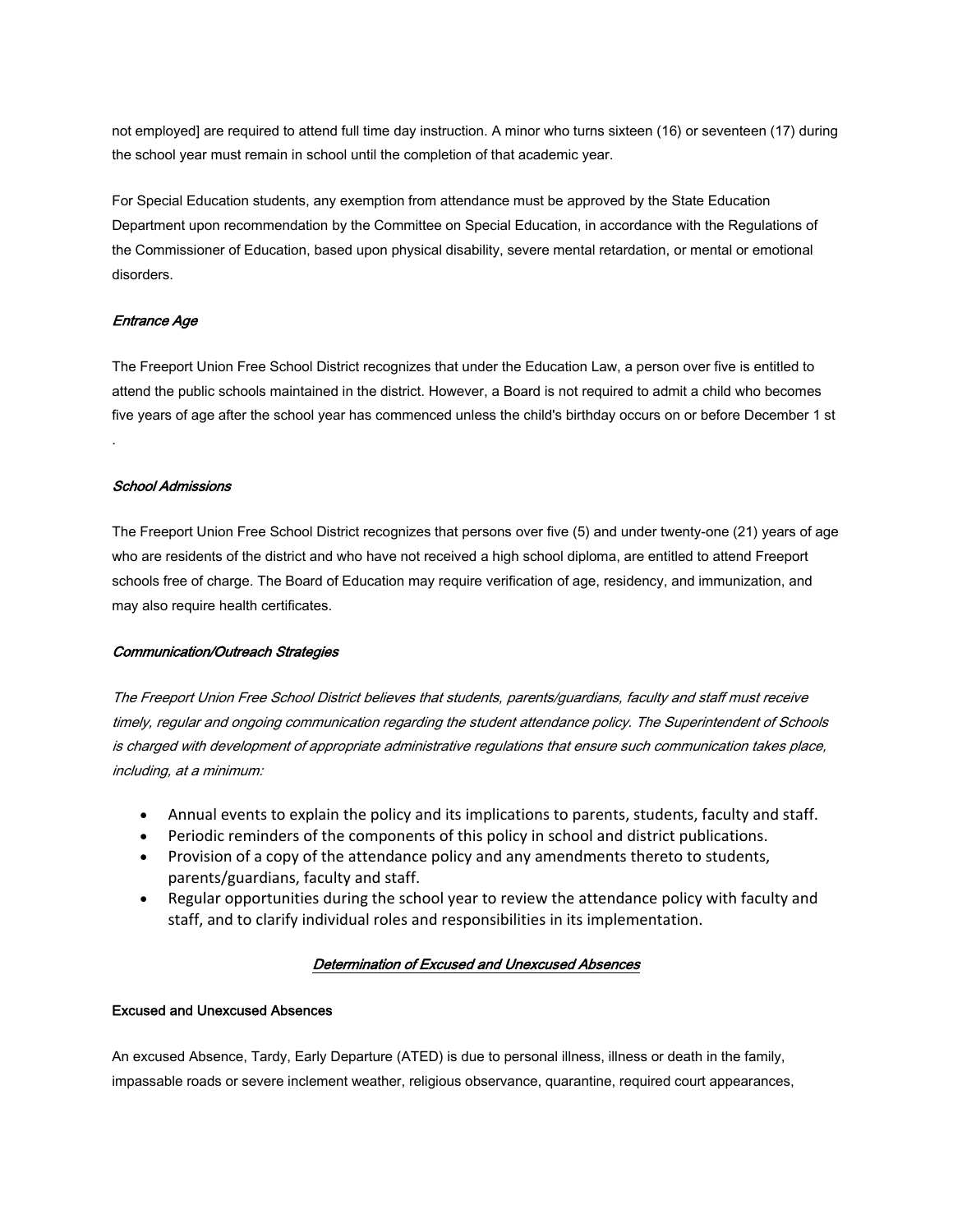attendance at health clinics, approved college visits, approved cooperative work programs, military obligations, or such other reasons as may be determined by the Board of Education.

All other ATEDs are considered unexcused.

#### Student Attendance Record Keeping Procedures

#### Student Attendance Accounting

In order to ensure that all students are accounted for and that school personnel have the information they need to communicate with parents/guardians regarding student attendance, a comprehensive accounting system for maintaining student attendance records must be in place.

Building principals are responsible for verifying student attendance records, analyzing attendance data for patterns and trends and ensuring that parents are promptly notified. The principal, or his/her designee, will continuously monitor attendance data to identify students who are absent, tardy, or who leave class or school early. Classroom teachers are responsible for maintaining student attendance records on a daily (elementary) or period basis (secondary).

The Superintendent of Schools is charged with developing appropriate administrative regulations for the collection, maintenance and analysis of student attendance records. Such administrative regulations will include at a minimum, but not be limited to, the following:

- Attendance records will be maintained electronically.
- All attendance information will be compiled and provided to the designated staff members responsible for attendance on a daily basis.
- The nature of an ATED will be coded on a student's record.
- Student ATED data will be available to and will be reviewed by the designated school personnel on a regular and ongoing basis *.*
- Where additional information is received that requires corrections to be made to a student's attendance record, such correction will be made. Notice of such a change will be sent to appropriate school personnel subject to applicable confidentiality rules.

#### Attendance/Grade Policy

The Board of Education recognizes an important relationship between class attendance and student performance. Students are expected to attend all scheduled classes. Consequently, consistent with school and teacher grading practices, a student's final grade may be based on classroom participation as well as performance on homework, tests, papers, projects, etc. No student will be denied course credit solely on the basis of unexcused ATEDs. However, students with excessive unexcused ATEDs who fail a course will not be entitled to attend summer school to make up that course. The number of excessive unexcused absences that disallow students to attend summer school to make up a course will be phased in over a 3 year period as follows: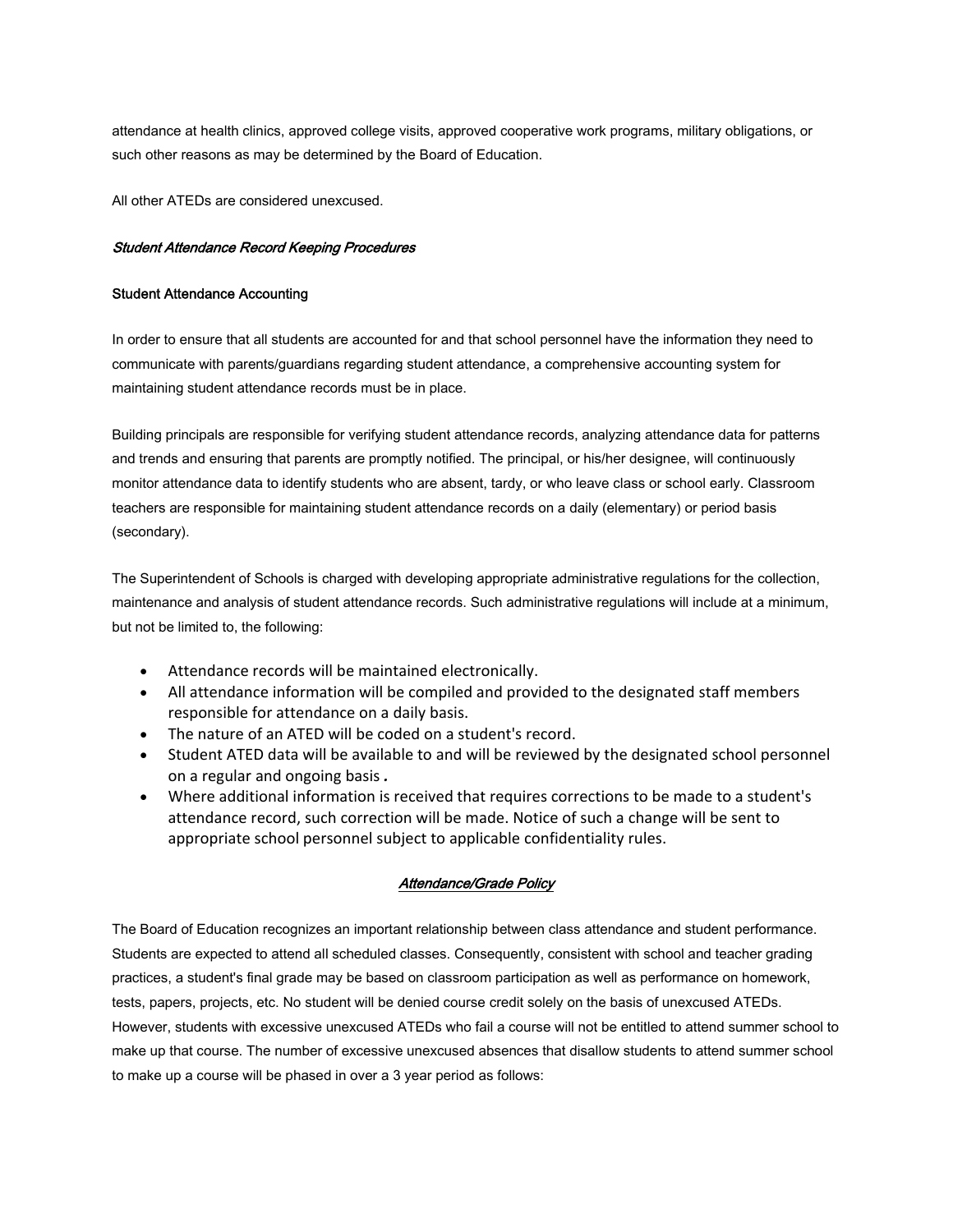- 2003‐2004: Students who fail a course and have 20 or more unexcused ATEDs in that course per semester, or 40 for the entire school year, will not be entitled to attend summer school to make up that course.
- 2004-2005: Students who fail a course and have 15 or more unexcused ATEDs in that course per semester, or 30 for the entire school year, will not be entitled to attend summer school to make up that course.
- 2005‐2006: Students who fail a course and have 10 or more unexcused ATEDs in that course per semester, or 20 for the entire school year, will not be entitled to attend summer school to make up that course.

#### Description of Incentives and Disciplinary Action

#### Attendance Incentives

Each school will design and implement systems at the building and classroom levels to acknowledge a student's efforts to maintain or improve attendance.

#### Disciplinary Consequences

Unexcused ATEDs will result in disciplinary action consistent with the district's code of conduct. Those penalties may include, for example, detention or in-school suspension. Students may also be denied the privilege of participating in or attending extracurricular events. Individual school building principals will design procedures to implement the above .

#### Description of Process to Develop Specific Intervention Strategies

The Board of Education believes that all students must be given every opportunity to succeed, and that schools must work with students and families to ensure academic success. The Superintendent of Schools will develop administrative regulations that delineate the specific interventions that will occur when students have exhibited a pattern of unexcused ATEDs.

Students with properly excused ATEDs will be given the opportunity to make up the work for each ATED. Students who are unable to attend school or a class on a given day because of their participation in a school-sponsored activity (i.e., music lessons, field trips), must arrange with their teachers to make up any work missed. This also applies to any student who is absent, tardy or leaves early from school or a class because of illness or any other excused reason. Make up work must be completed by a date specified by the student's teacher for the class in question.

#### Description of Notice to Parents When Students are Absent

The Board of Education believes that ongoing and regular communication between home and school is an essential ingredient in student academic success. Furthermore, students and parents/guardians must receive timely and early notification regarding student attendance problems. The Superintendent of Schools will develop administrative regulations that delineate the specific responsibilities of school personnel regarding notification to parents when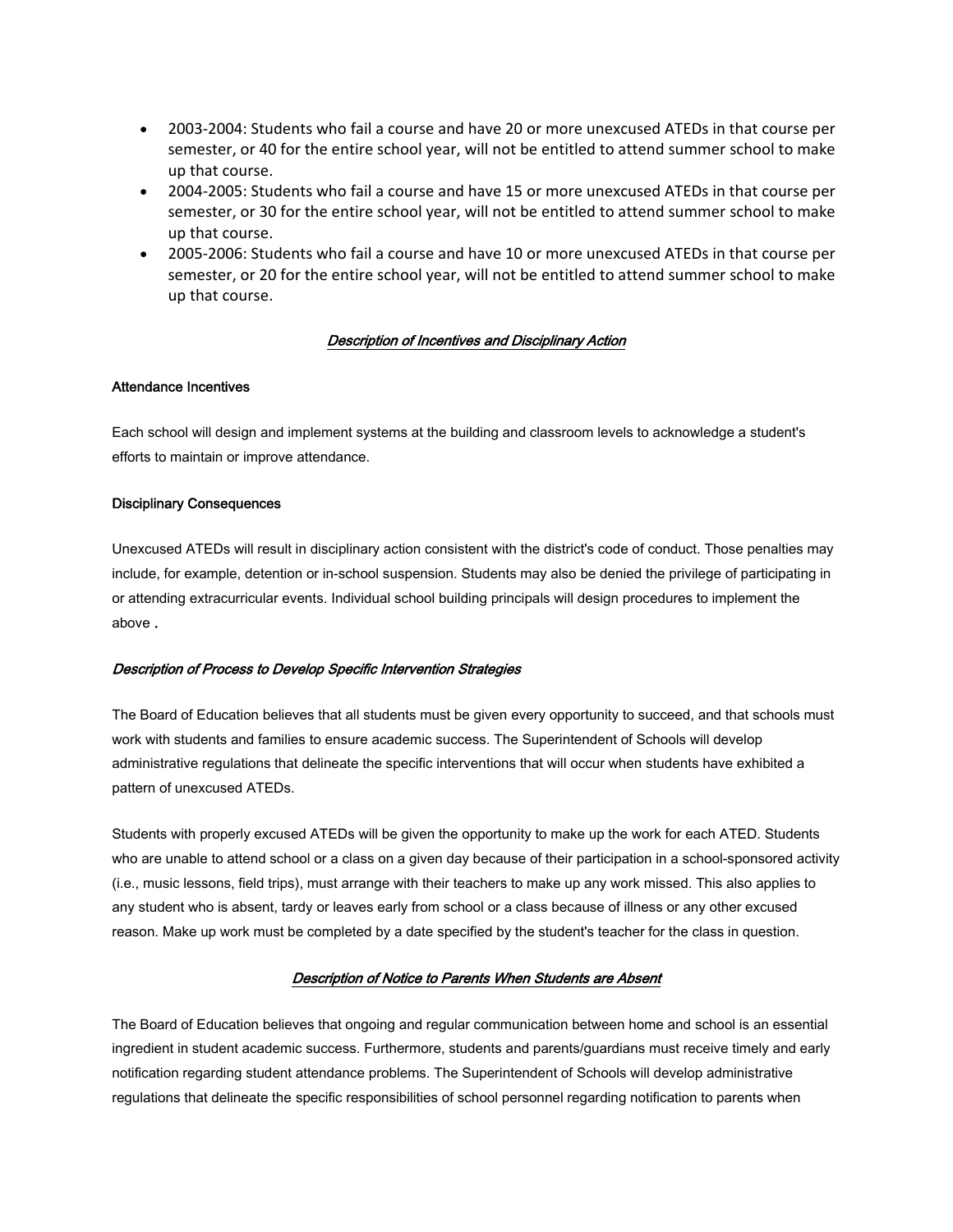students are absent. Such regulations will include, but not be limited to the following:

- School personnel will communicate with each other on a regular and ongoing basis regarding student attendance, particularly when a determination of unexcused absence has occurred.
- Designated staff members will communicate with the student's parent/guardian in a timely manner when determination of an unexcused absence has occurred.
- School administration will be responsible for analyzing pattern absences and developing a system of communication to parents/guardians when excessive absences have occurred.
- Designated school personnel will remind parents/guardians of the attendance policy, explain the ramifications of unexcused ATEDs, stress the importance of class attendance, and discuss appropriate intervention strategies to correct the situation.
- To ensure that parents/guardians and students are aware of the implications of this minimum attendance requirement, designated staff member(s) will advise the student and contact the parent/guardian by telephone and by mail at appropriate intervals.

All ATEDs must be accounted. It is the parent/guardian responsibility to notify the school office on the day of any ATED and to provide a written excuse upon the student's return to school. If a written note is not received within five (5) school days, the ATED will automatically be recorded as unexcused.

When a student is absent, tardy, or leaves early from class or school without an excuse, designated staff members will notify the student's parents by phone and mail of the specific ATED, remind them of the attendance policy, and review ATED intervention procedures with them.

At the elementary level, parents of students who have accumulated 20 or more unexcused ATEDs (5 per marking period), will be notified by the building principal no later than the conclusion of each marking period that lack of attendance will have a serious impact on their child's ability to meet the New York State learning standards.

### Secondary Summer School

When the District provides a secondary summer school program, the following attendance policy will apply:

- Every student will receive notification of the policy/procedure on summer school attendance when he or she registers.
- Attendance will be taken during each class period.
- When a student has three (3) ATEDs, the student will be dropped from the course.

### Annual Review

The Board will annually review building and district level student attendance records, and, if such records show a decline in student attendance, the Board will direct that appropriate action to reverse the decline be implemented.

### Promoting Community Awareness

To be successful in this endeavor, it is imperative that all members of the school community be aware of this policy,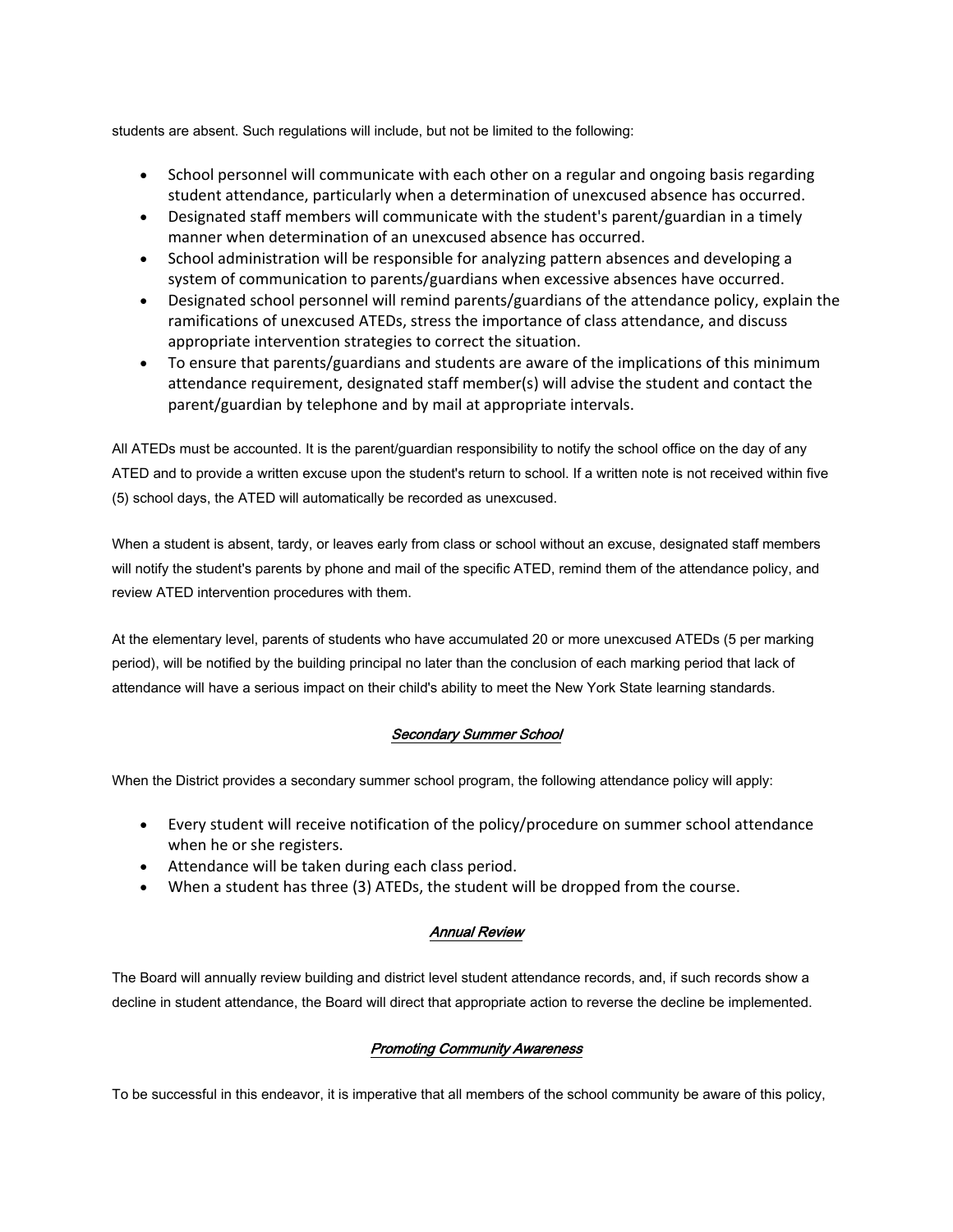its purpose, procedures and the consequences of non-compliance. To ensure that students, parents/guardians, teachers and administrators are notified of and understand this policy, the following procedures will be implemented.

The attendance policy will be included in student handbooks and will be reviewed with students at the start of the school year.

- Parents/guardians will receive a plain language summary of this policy by mail before the start of the school year.
- Parents/guardians will be asked to sign and return a statement indicating that they have read and understood the policy.

Ref.: Education Law §§1709; 3024; 3025; 3202; 3205-3213; 3225 8 NYCRR §§104.1; 175.6

Revised: July 16, 2003

The motion was seconded by Ms. Piñeyro and unanimously carried: Cattano, Piñeyro and Raab

#### Appointment of Administrative Staff

On a motion by Ms. Piñeyro the following motion was adopted:

BE IT RESOLVED that the Board of Education of the Freeport Union Free School District hereby appoints Jacqueline Harris as Director of Adult Continuing/Community Education, Career Education, and School, Business and Community Partnerships, a probationary appointment effective July 22, 2003 through July 21, 2006. Compensation will be according to the Administrative Contract on step 6 at \$108,750.

The motion was seconded by Mr. Raab and unanimously carried: Cattano, Piñeyro and Raab.

#### Executive Session

At 8:10 p.m., it was moved by Mr. Raab to adjourn to Executive Session for the purpose of discussing matters of personnel.

The motion was seconded by Ms. Piñeyro and unanimously carried: Cattano, Piñeyro and Raab.

At 9:21 p.m., Ms. Piñeyro moved to adjourn to Open Session. The motion was seconded by Mr. Raab and unanimously carried: Cattano, Piñeyro and Raab.

#### **Adjournment**

At 9:22 p.m. with no other business, Ms. Piñeyro moved to adjourn the meeting for the evening. The motion was